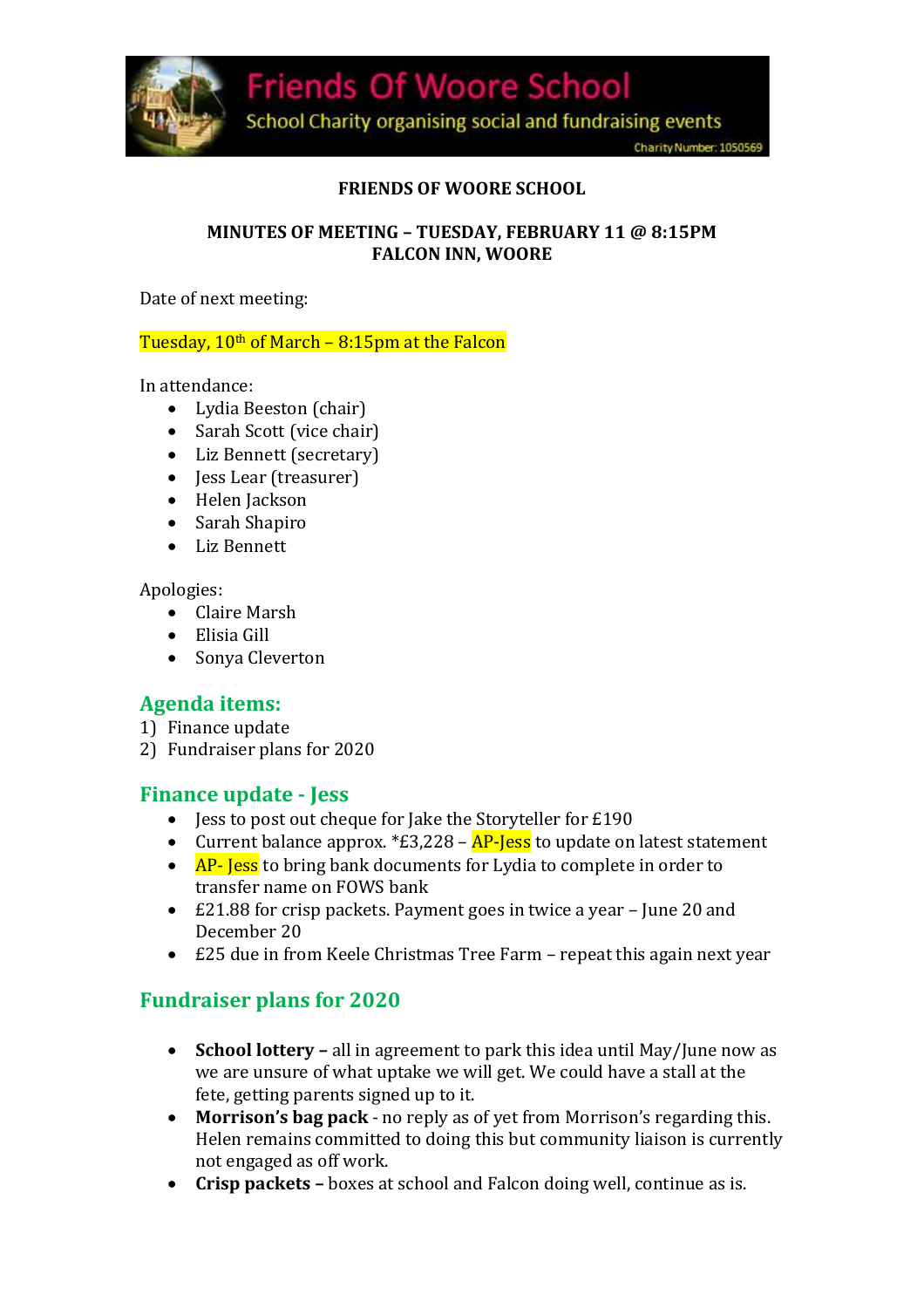### **Snowden walk**

- $\circ$  We could collect donations in buckets around Woore cricket club on a Friday night, Falcon, etc.
- o AP-Liz will produce promotion poster.
- $\circ$  Shropshire Star photo can be done in Helen's garden. Tuesday 3rd of March, after school, as potential date for photo. Add link to Just Giving to article on Shropshire Star. Potential to tie in fundraising evening with Falcon leaving do?
- o We need a rough itinerary on the actual day of the Snowden walk timings, route, et cetera – AP- Claire/Liz
- o AP- Lydia to create new Snowden WhatsApp group so we can arrange all things Snowden related.

## **Outgoings 2020**

 **Easter eggs –** now been purchased. Sonya to drop the eggs off at school week before Easter break in reception.

#### **Later on in year**

- **Year 6 leavers' flowers**
- **Year 6 leavers' trip**
- **Summer fete**

Date: Saturday 11<sup>th</sup> of July Time: 12pm – 3pm Theme: Olympics!

- All agreed for  $2^{nd}$  year running-£15 per stall
- All agreed -Entry fees £5 for family ticket, £2 per adult, £1 per child
- **Parish Council newsletter/calendar to list the fete date**  $AP -$ Lydia's contact
- **EXECT:** Risk assessments Jess has paperwork from last year, **AP- Jess**needs updating to this year

### **Agreed some key owners for main tasks to start on**

- Bar license Jess
- Brochures advertising local businesses Helen
- Coordinating with stallholders, i.e stall map Sarah Scott
- Digital "floorplan" Helen
- On the day stall holder support Lydia and Sarah Scott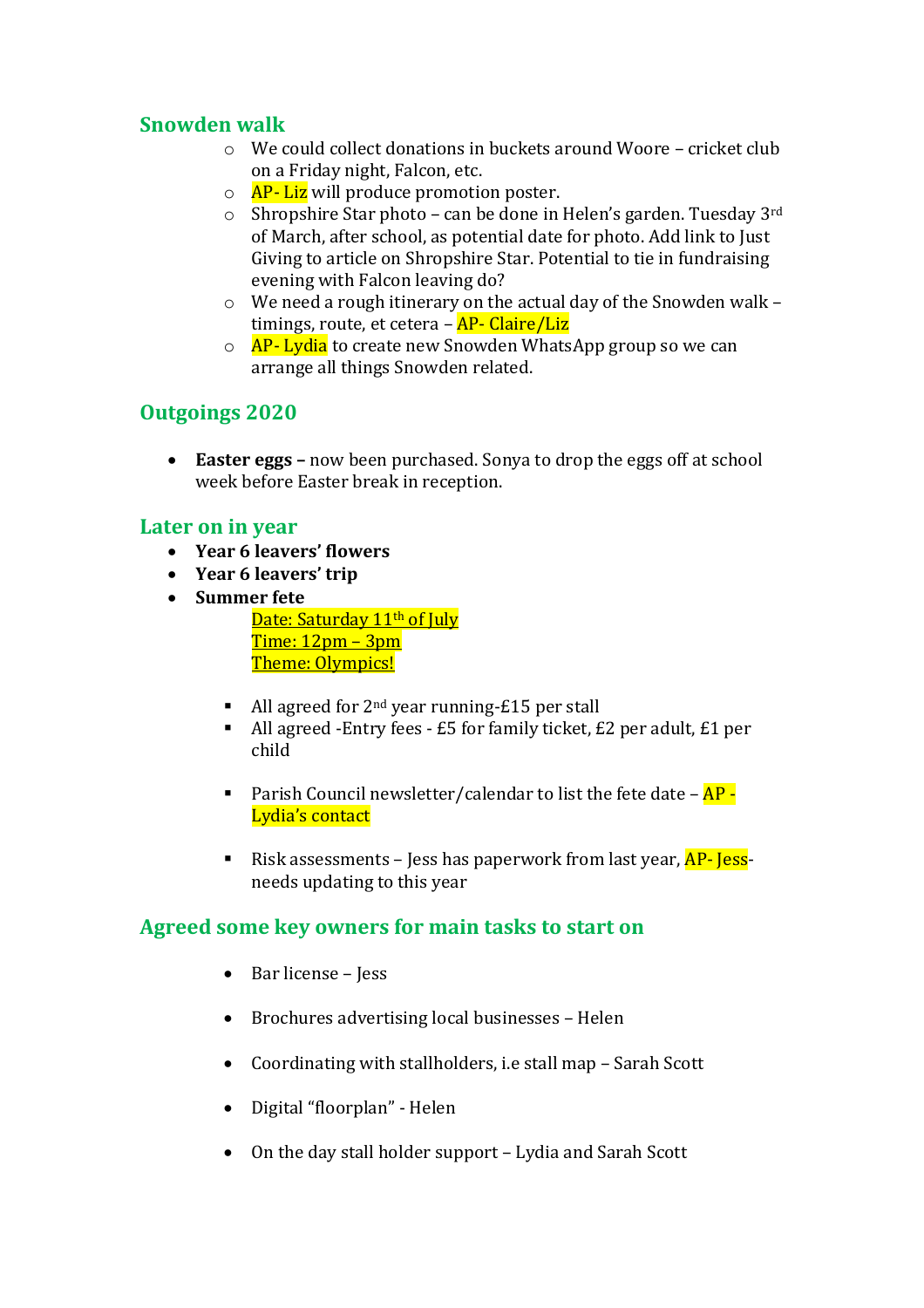- Village hall booking Claire to organize booking for the day, for use of car park, tables/chairs.
- Promotion poster Lydia
- Gate clicker Jess
- Raffle prizes ideas- Sarah Shap
	- Wheatsheaf
	- Woore Shop four x  $£5$  vouchers as opposed to  $1 \times £20$

### **Takings from summer fete 2019 breakdown**

Lydia has brought a spreadsheet and will email it out for reference of what stalls took the most money.

## **Fete event/stall ideas:**

- **Entertainment Dan Cooper/ The Task confirmed again/ as in 2018** $\odot$
- Emergency services Lydia
- Sue the flower lady<br>■ Stocks instead of du
- Stocks instead of dunking pool throw a sponge or cream cake at a teacher, et cetera
- Colour race reservations about this idea
- Tug-of-War we need to buy the rope. Amazon Smile? Sarah Scott
- Some kind of large inflatable activity bouncy castle firm in Pipe Gate
- Olympic "treasure trail" idea, finding famous sportspeople around the playground, small prize when handing in sheet
- Children could create something like bunting during school time and we create a feature of it during the fete – will need organizing with Mrs Ward
- See if Kat Durber / the face painter is available Lydia
- Try and get Audlum ice cream man Claire
- Jeff will do sweets as usual. Tea and coffee will give us a percentage of sales – Lydia
- Sweet jars give the ones we have out to children so they can fill them give them out on the Monday before the fete
- Welly wangling orange cones marking it out
- Tractor man, Jane's husband Lydia
- BBQ Claire's Dan. Pimms was popular last year
- Shepley's? They are reliable and consistent. With opening earlier this year, the BBQ should do better – Helen to liaise with Shepley's Macro BBQ stuff – Lydia/Sarah Scott/Claire

All agreed that stallholders should not get to choose where they place their stalls, as in previous years. They will need to follow Helen's digital "floorplan".